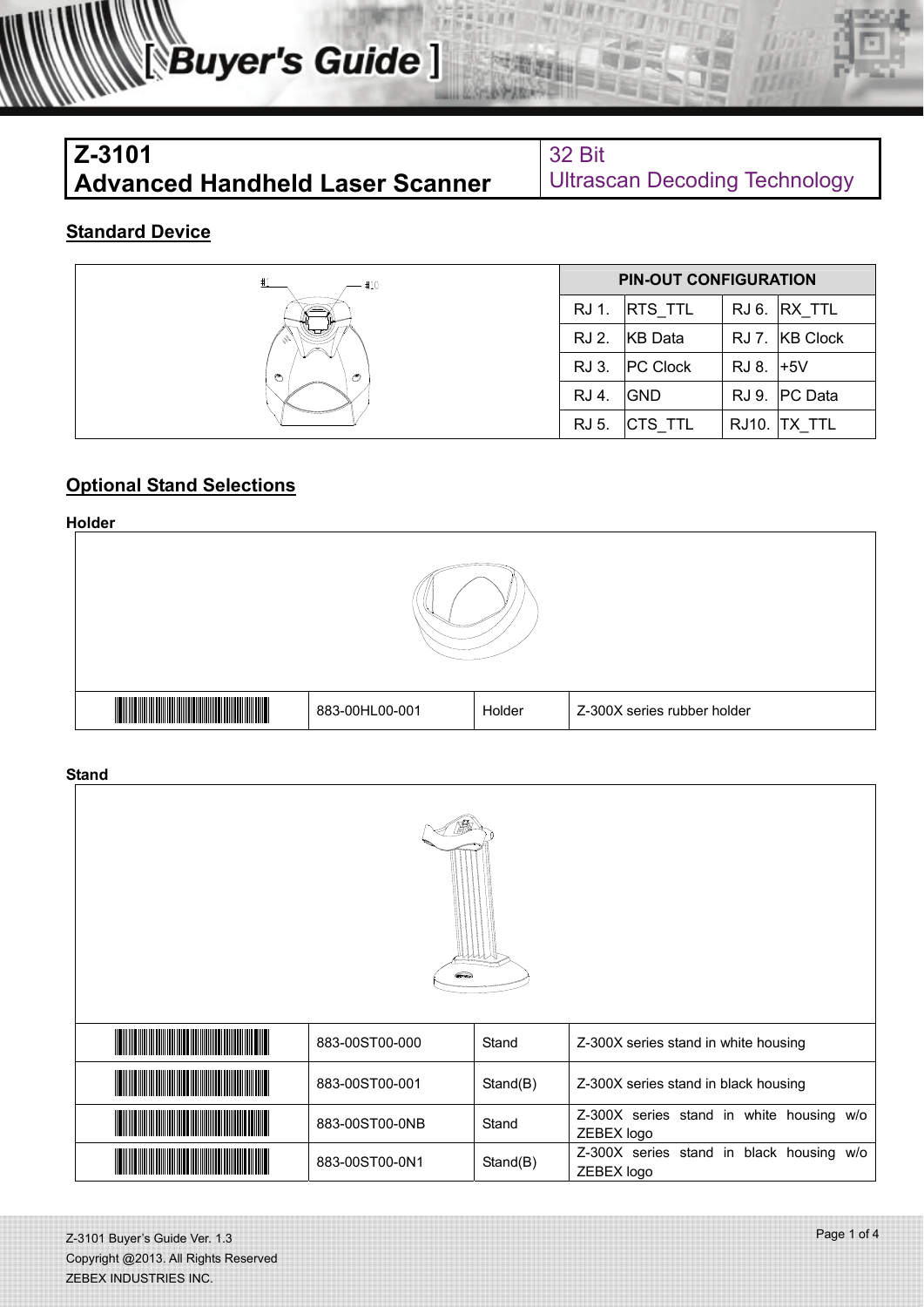## **Ordering Information**

 **(Stand NOT included for standard product)** 

| <b>Barcode</b>                                                                                                           | P/N            | <b>Model Name</b> | <b>Remark</b>                                                |
|--------------------------------------------------------------------------------------------------------------------------|----------------|-------------------|--------------------------------------------------------------|
| <u> Martin Harrison (Martin Harrison)</u>                                                                                | 88H-010000-040 | Z-3101            | White housing (device only, w/o cable)                       |
| <u> Hilliam Hilliam Hilliam Hilliam Hilliam Hilliam Hilliam Hilliam Hilliam Hilliam Hilliam Hilliam Hilliam Hilli</u>    | 88H-010000-041 | $Z-3101(B)$       | Black housing (device only, w/o cable)                       |
| <u> Maria Maria Maria Maria Maria Maria Maria Maria Maria Maria Maria Maria Maria Maria Maria Maria Maria Maria M</u>    | 88H-0100KP-040 | Z-3101 (K)        | White housing w/PS/2 cable                                   |
| <u> Harris Harris Harris Harris Harris Harris Harris Harris Harris Harris Harris Harris Harris Harris Harris Har</u>     | 88H-0100KP-041 | $Z-3101$ (K)(B)   | Black housing w/PS/2 cable                                   |
| <u> Hillian Maria Maria Maria Maria Maria Maria Maria Maria Maria Maria Maria Maria Maria Maria Maria Maria Maria </u>   | 88H-0100R9-040 | $Z-3101$ (R)      | White housing w/RS-232 cable (DCE pin-out)                   |
| <u> Hilliam Hallmann (</u>                                                                                               | 88H-0100R9-041 | $Z-3101$ (R)(B)   | Black housing w/RS-232 cable (DCE pin-out)                   |
| <u> Hilliam Halling (Hilliam Halling (Hilliam Halling (Hilliam Halling (Hilliam Halling (Hilliam Halling (Hilliam Ha</u> | 88H-0100RP-040 | $Z-3101$ (R)      | White housing w/RS-232 cable (DTE pin-out)                   |
| <u> Maria Maria Maria Maria Maria Maria Maria Maria Maria Maria Maria Maria Maria Maria Maria Maria Maria Maria M</u>    | 88H-0100RP-041 | $Z-3101$ (R)(B)   | Black housing w/RS-232 cable (DTE pin-out)                   |
| <u> Hillian Maria Maria Maria Maria Maria Maria Maria Maria Maria Maria Maria Maria Maria Maria Maria Maria Maria </u>   | 88H-0100UB-040 | Z-3101 (U)        | White housing w/USB cable                                    |
| <u> Maria Maria Maria Maria Maria Maria Maria Maria Maria Maria Maria Maria Maria Maria Maria Maria Maria Maria M</u>    | 88H-0100UB-041 | Z-3101 (U)(B)     | Black housing w/USB cable                                    |
| <u> Maria Maria Maria Maria Maria Maria Maria Maria Maria Maria Maria Maria Maria Maria Maria Maria Maria Maria Ma</u>   | 88H-0100KP-04N | $Z-3101$ (K)      | White housing w/PS/2 cable w/o ZEBEX logo                    |
| <u> Maria Maria Maria Maria Maria Maria Maria Maria Maria Maria Maria Maria Maria Maria Maria Maria Maria Maria M</u>    | 88H-0100KP-04B | $Z-3101$ (K)(B)   | Black housing w/PS/2 cable w/o ZEBEX logo                    |
| <u> Harris Harris Harris Harris Harris Harris Harris Harris Harris Harris Harris Harris Harris Harris Harris Har</u>     | 88H-0100RP-04N | $Z-3101$ (R)      | White housing w/RS-232 cable (DTE pin-out) w/o<br>ZEBEX logo |
| <u> Hillian Maria Maria Maria Maria Maria Maria Maria Maria Maria Maria Maria Maria Maria Maria Maria Maria Maria </u>   | 88H-0100RP-04B | $Z-3101$ (R)(B)   | Black housing w/RS-232 cable (DTE pin-out) w/o<br>ZEBEX logo |
| <u> Maria Maria Maria Maria Maria Maria Maria Maria Maria Maria Maria Maria Maria Maria Maria Maria Maria Maria M</u>    | 88H-0100UB-04N | Z-3101 (U)        | White housing w/USB cable w/o ZEBEX logo                     |
| <u> Harris Harris Harris Harris Harris Harris Harris Harris Harris Harris Harris Harris Harris Harris Harris Har</u>     | 88H-0100UB-04B | Z-3101 (U)(B)     | Black housing w/USB cable w/o ZEBEX logo                     |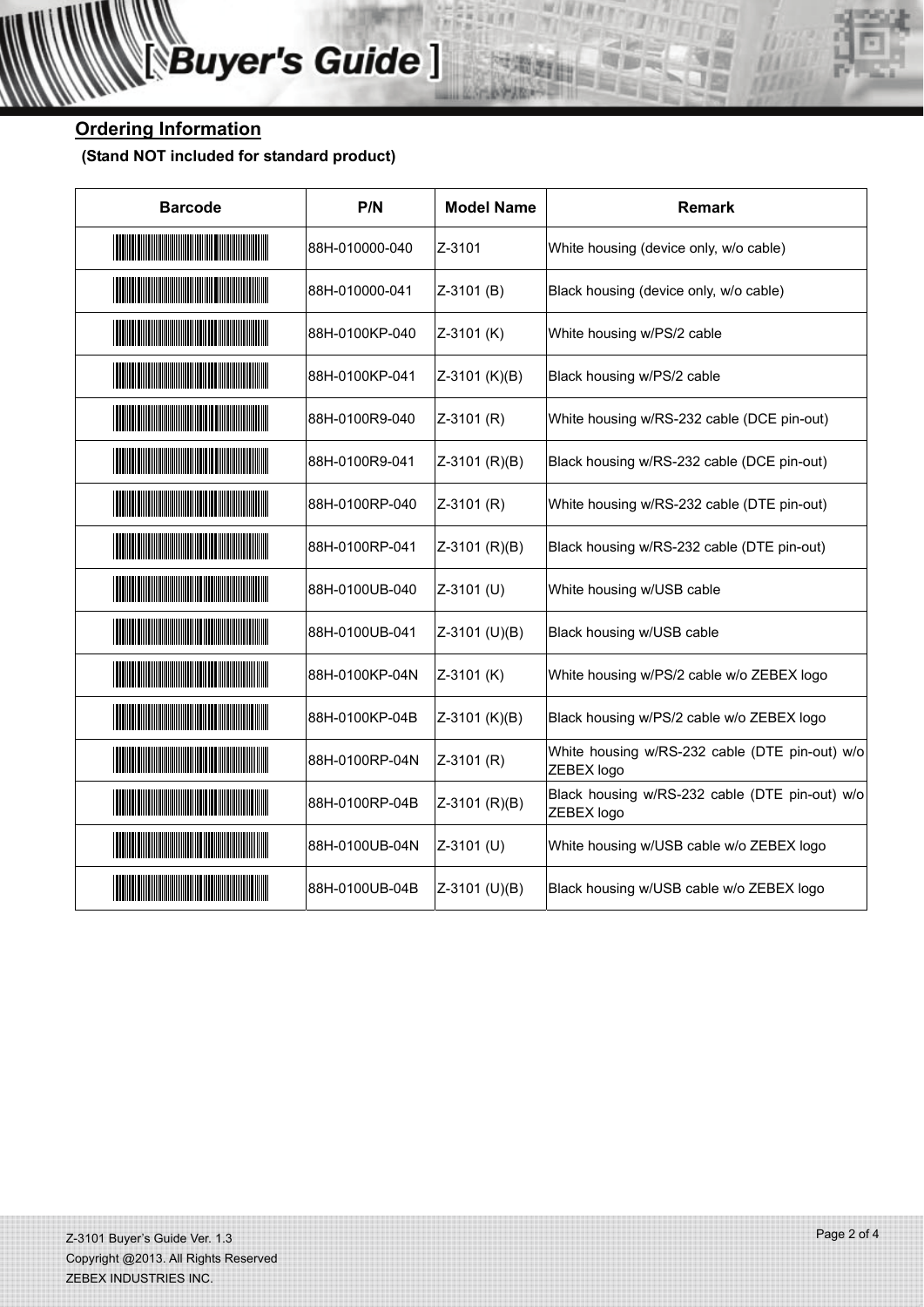#### **Standard Cable Options**

- The standard cable is gray, straight, and 2 meters (6.5 feet) in length.
- The standard cable options include PS/2, RS-232 (either DCE or DTE pinout), USB, and etc.
- Special Order Requirement:

ZEBEX is capable of supplying special customized cable, given that customers provide detailed pin configurations. The minimum order quantity of a special cable is 250 pcs.



#### **2. RS-232C Communication Cable (DTE pin out)**



#### **3. RS-232C Communication Cable (DCE pin out)**



#### **4. HID USB / Virtual COM USB / OPOS USB Interface with Detachable Cable Type A**



**\* Additional software or special firmware may be required for activating virtual COM or OPOS USB interface.** 

Z-3101 Buyer's Guide Ver. 1.3 Copyright @2013. All Rights Reserved ZEBEX INDUSTRIES INC.